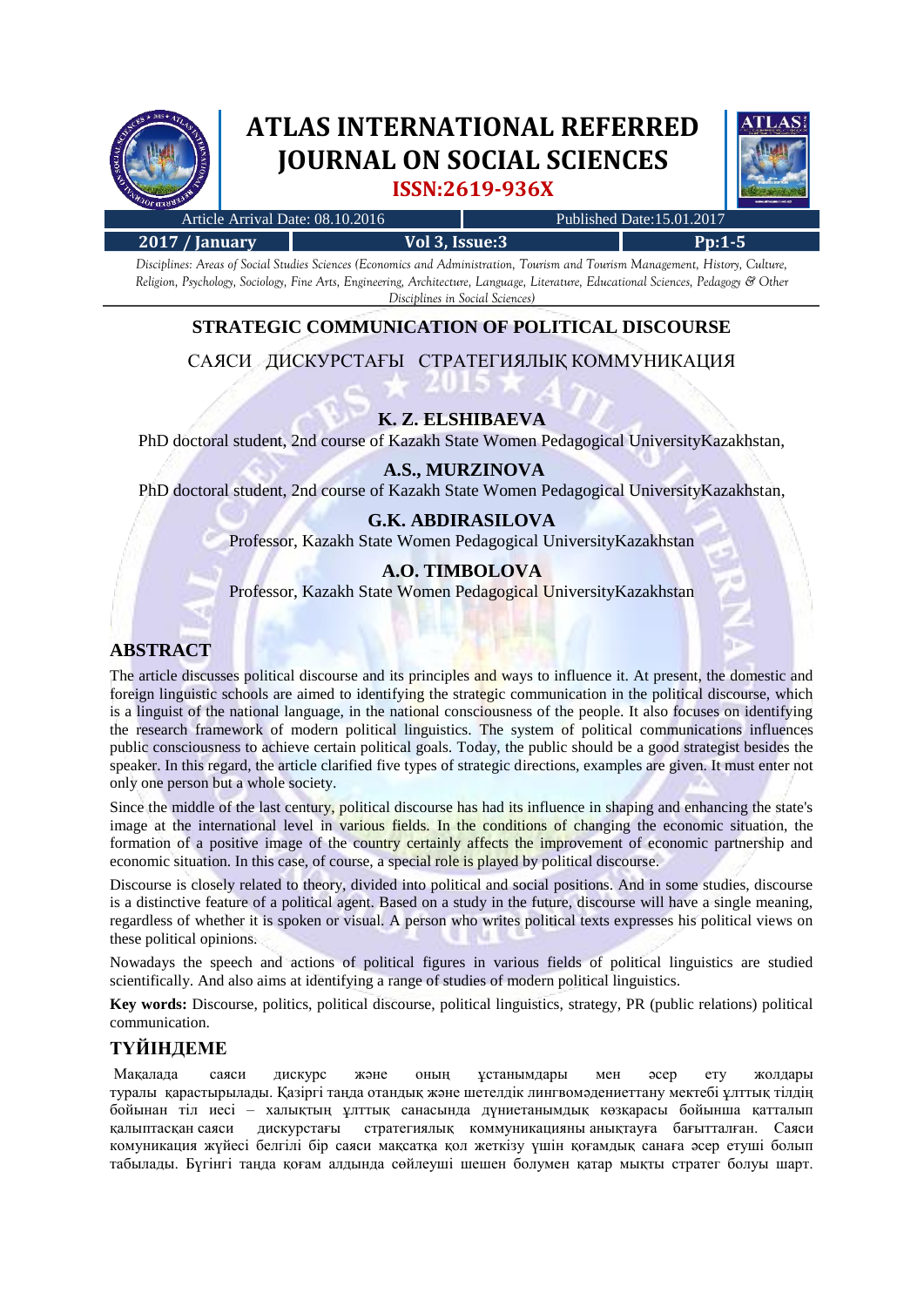Осыған орай мақалада стратегиялық бағыттың бес түрі нақтыланып, мысалмен берілген. Ол бір адамға ғана емес, жалпы қоғамға әсер етуі қажет.

Өткен ғасырдың ортасынан бастап саяси дискурс әртүрлі салаларда халықаралық деңгейде мемлекеттің имиджін қалыптастырып, көтеруге өз ықпалын тигізе бастады. Экономиканың өзгеруі жағдайында елдің жағымды имиджін қалыптастыру экономикалық әріптестік пен экономикалық жағдайдың жақсаруына тікелей әсер етері сөзсіз. Бұл жағдайда, әрине, саяси дискурс ерекше роль атқармақ.

Дискурс теориямен тығыз байланыста болып, саяси және әлеуметтік ұстанымдарға бөлінеді. Ал кейбір зерттеулерде дискурс саяси агенттің ерекше көрініс болып табылады. Зерттеу негізінде дискурстың болашақтаауызша немесе визуальды айтылғанына қарамастан, мағынасы бірдей болады. Саяси мәтінді жазушы адам дәл осы саяси көзқарастарға қатысты өзінің саяси пікірін білдіреді.

Қазіргі таңда түрлі салаға бөлініп зерттеліп жүрген лингвистика саласында бүгінгі күнгі саяси шешендердің сөйлеуі мен іс- әрекеті ғылыми тұрғыдан зерттелуде. Сондай-ақ қазіргі таңдағы саяси лингвистиканың зерттеу шеңберін де анықтауға бағытталады.

**Тірек сөздер:** Дискурс, саясат, саяси дискурс, саяси лингвистика, стратегия, PR (паблик рилейшнз), саяси коммуникация.

The scientific term that binds politics and the individual's position is called "discourse." French sociologist Pier Burdier said: "Discourse is a possible position in the space and the views expressed on these principles. In particular, discourse on policy creates policy space, identifies possible positions and allocates dispositions between agents according to planned principles. However, political discourse is a very wide-ranging discourse formation that can not be studied "[1].

The political and social position closely related to the theory on discourse. For example, in the concept of M. Fuco, discourse is the external organizer of the position, and according to Yu. Habermas' concept, discourse reflects the particulars of political and social position of the agent. In essence, the linguist Roland Bart has introduced the concept of discourse in the scientific circulation. He says: "In the future, we call speech compositions as discourse, debate, and even though they are verbal or visual, they all have the same meaning." [2, 74], after that the concept of discourse was politically motivated.

The writer of political texts expresses his political views on these political views. This political text can only affect some members of society, and on the other hand, if we take a broader look, it may affect the whole nation.

At present, the field of research in the branch of political linguistics is expanding, is a branch of science that has a different direction. An important part of this branch, which is being studied differently, is the linguistic use of the political figures and their actions.

In recent years, many work has been done on political communication. One of them is J.K. Ibraeva's book "Fundamentals of psychological linguistics". Chapter 3 of this work is called " Basics of psycholinguistics". This chapter gives a lot of information about the influence of speech and nonverbal influence on political communication, psycholinguistics and political technology: the problem of political PR communicative management, as well as the image of the modern politician in the field of influence psycholinguistics.

Strategy and tactics in communication - planning speech, sorting out approaches, tricks to help you succeed. Zh.K. Ibraeva, referring to foreign scientists in her work, points out the cognitive-speech strategies of politicians as follows. They are:

1. *Conclusion.* Typical sentences: "Always the same", "Each time you go through it," It will always be repeated. "

2. *Give an example.* 'Here's an example', "For example, last week," "Take our politician. He is ... ".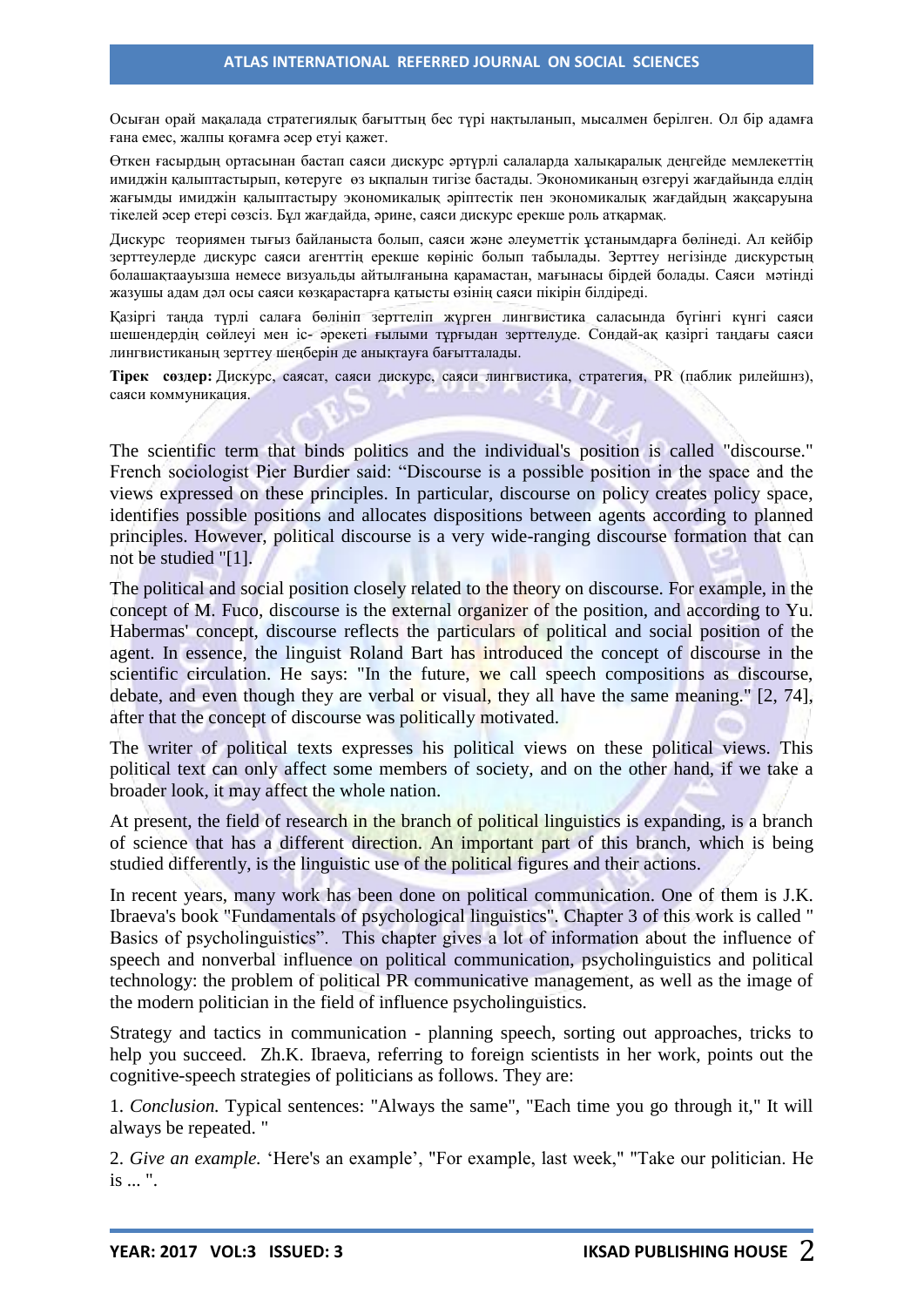#### **ATLAS INTERNATIONAL REFERRED JOURNAL ON SOCIAL SCIENCES**

3. *Correction.* This is a formulas or rhetorical strategy (often lexical). Individual speech control produces the following assumptions: any CV or reference, which leads to "false" or unwanted comments, and the listener's deep implication or association assessment.

4. *Amplification.* Typical sentences: "It's awful, shy, shame ..."

5. (*Strikingly*) adaptation, permits. Typical sentences: "There are good people among them," "No need to worry, but ...", "Politicians can do the same thing" (and also a comparison).

6. *Repetition*. The formulation is closer to its functionality: attention, information structuring, subjective judgment, underline more important topics, and more.

7. *Contradiction.* A step with some cognitive activity. Rhetorical: attract the attention of the participants (structuring of information). Semantic: Designing positive and negative assessments of people, their attitudes or qualities - often by opposing US and THEIR group (typical example: "We had to work for many years, and they get benefits and do nothing ") and all the situations in which conflicts of interest are encountered.

8. *Softening.* This step serves in general the self-identification strategy, which reflects understanding and tolerance, and the "exclusion" of estimation or digestion.

9. *Scroll.* Typical example: "I do not care, but other MPs are protesting our faction."

10. *Deviation.* Typical sentences: "I do not know", "I do not associate with them", "I do not care what they are doing", "I do not have time ..." [3, p. 75].

Depending on the purpose, it is possible to distinguish between effective and ineffective communication. When people meet their goals, communication will be more effective. The psychologists' are called this process cooperation. According to A. Kudiyarova, the most inconvenient arguments are individualism and aggression, as the propagandistic partner has been ignored, and his defense strategies are triggered. When the researcher describes interpersonal interaction strategies, the following five types are distinguished:

1. *The strategy of the rivalry,* to increase its competitiveness. A person is focused exclusively on his own goals and does not consider the purpose of others. "Not to you, to me".

2. *The strategy of escape* according to the motivation to reduce the winning of others. Avoiding true intentions, avoiding communication, for reducing the winning of others not to achieve their goal as well "You do not have and me, too."

3. *The strategy of tolerance* coincides with motivation to increase the winning share. Don`t sacrifice your goal in order for the partner to achieve its goal. "Not for me, for you."

4. The coincidence strategy implements the motivation for reducing the winnings. Sharing equality partners are far from reaching their goals. "To me, as much as you are."

5. *Collaboration strategy,* co-operation and competition arguments. Full compensation of social needs of the participants of the joint venture. "Everything is for you and for me" [4, p. 56].

PR has a special place in influencing the psychological state of the society. The main objective of PR (public relations) as a scientific system is to analyze the state of communication space, including the organization and use of the world. This gives an opportunity to clarify the direction of the communicative flow process that contributes to the interaction of members of the society with the living environment at each stage of its development. As a practical communication system, the public relations function is used as the main social mechanism for managing the speech ethics, which ensures the formation,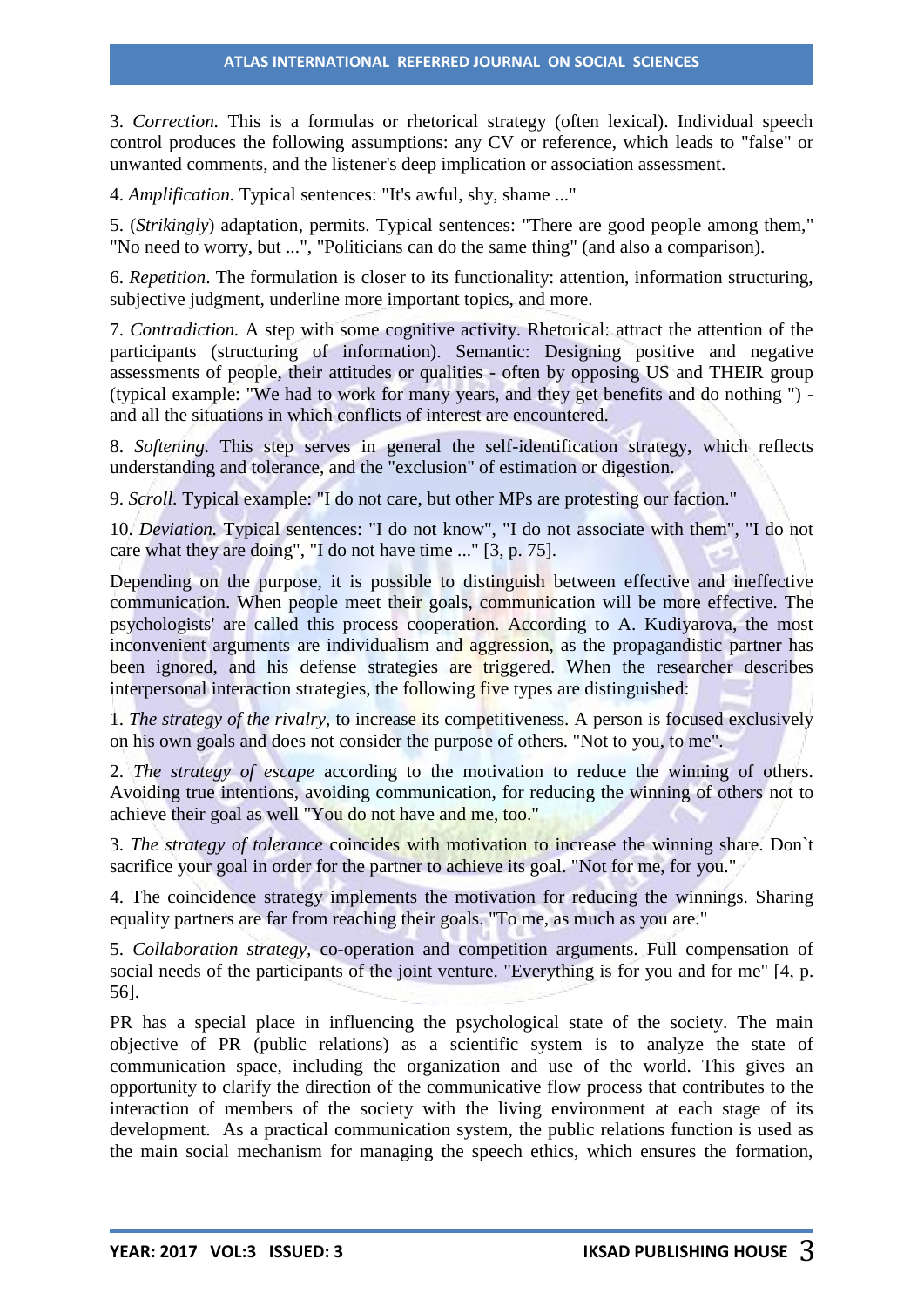creation and transformation of all social and public relations that meet the needs of a new type of society in accordance with the requirements of time and space.

From the middle of XX century PR-technologies are used in various spheres to form and enhance the image of the state at the international level. Formation of a positive image of the country in the context of globalization of economy will have a direct impact on the economic partnership and improvement of the economic situation, as it promotes confidence in the government and its agents and obtaining substantial benefits in the area of international borrowing. In addition, PR-technologies have been widely used by different countries to enhance their impact on the value system and the world community (cultural and economic).

The RACE system is used in PR management strategies. R (research) - mandatory and analysis; A (action) - creating a common program and concept; С (communication) establishing communicative communications on the way to achieving the goals set; E (evolution) - providing feedback, summarizing and correction results.

Formation of symbolic performance - Mass demonstrations (support or protest) organized globally (eg anti-globalization, greetings, etc.); public announcement, sports competitions.

Audience classification (segmentation) - defining target orientation of PR-technologies, groups of different countries or population groups taking into account religious, cultural, educational, property, value orientation.

Spin-doctoring is the introduction of social, economic, political and cultural space through information space management technology, decoding information space and information space, as well as restoration of information in crisis situations. The use and development of global media, which has a decisive influence on the image of the world at the global level [5].

The political communication system is a means of influencing public consciousness to achieve certain political goals. According to researcher B.S. Akhatova, political communication consists of the following components: 1) political PR; 2) political propaganda; 3) Political advertising. Political PR is foreseen for a long time in order to build the confidence of the majority on a particular political entity (political party or activist); (2) And political propaganda absorbs specific political ideas on public consciousness to create a certain type of political behavior on the basis of the same conviction; (3) And political advertising calls for a "right choice" of the part of the electorate that has been influenced by the electorate, that is, to vote for a specific political party or its leader.  $[6, p. 110]$ 

Among these, the PR's communicative influence is weaker than publicity and advocacy, which directly and potentially influences the public. But we can not say the above negative PR materials. Such "black PR" is much more prominent than publicity, with the use of unlawful, dirty technologies to create a counter-argument against any candidate's candidacy. The information is distorted, sometimes false information is given, the slander is subject to various slander, and even provocative actions are planned. In the end, all this is contrary to the true meaning of PR, which means "public relations". If we look at the issue in more detail, it is also regarded as a flagrant offense of national dignity [7, p. 42].

There are many types of PR-technologies. The PR-technologies are used in the direction of the route: the propaganda; Promotion - formation of public opinion in the required direction; publicity - promoting positive outreach in the media, public information, media communication - information support for political activities; brainwashing - intense forms of action; rumors spread. Crisis technology is a deliberate idea of a crisis situation, which is a way to predetermine the future. It is especially effective in traditional cultures. As a result of the crisis and the intensive and accelerated reporting of information, there is a stressful